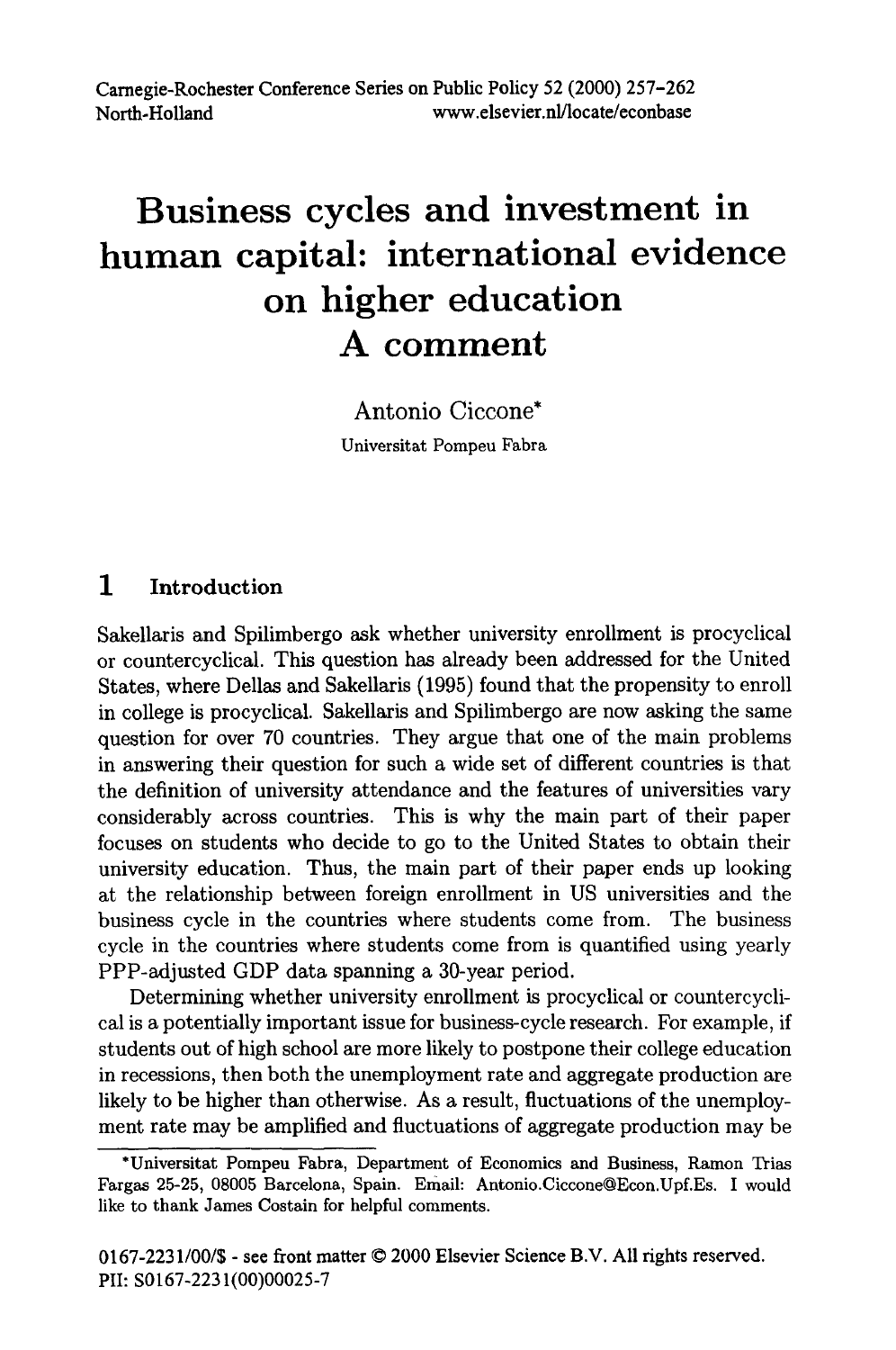dampened by procyclical college enrollment. On the other hand, if students are more likely to go on to college in recessions, then both the unemployment rate and aggregate production are likely to be lower than otherwise. Countercyclical college enrollment may therefore dampen fluctuations of the unemployment rate but amplify fluctuations of aggregate production.

Sakellaris and Spilimbergo argue that, theoretically, the behavior of university enrollment over the business cycle is ambiguous. Cost considerations imply countercyclical university enrollment, as enrollment should be high when the (opportunity) cost of schooling is low. The (opportunity) cost of enrollment is procyclical because tuition is acyclical, the unemployment rate is countercyclical, and real wages are (slightly) procyclical. Ability-to-pay considerations, on the other hand, suggest procyclical university enrollment, as enrollment should be higher, the higher the net worth of students (or their parents).

The main result of Sakellaris and Spilimbergo is that enrollment of foreign students in U.S. universities is procyclical when they pool the data across all countries in their sample. When they allow the response in OECD countries to differ from the response in non-OECD countries, however, they find that enrollment in U.S. universities is countercyclical for foreign students from OECD countries but procyclical for foreign students from non-OECD countries. Sakellaris and Spilimbergo suggest that this may indicate that credit constraints are more important in non-OECD countries than in OECD countries.

The point I would like to make in this comment is that university enrollment may be procyclical even if the schooling decision is made according to (opportunity) cost considerations. In other words, university enrollment may be procyclical even if ability-to-pay considerations are irrelevant. This will be the case when shocks to GDP are very persistent. Procyclical university enrollment is therefore not necessarily an indication of the importance of ability-to-pay considerations (credit constraints). Before making my main point, I would like to present a simple model where the decision to go to a university is discrete.

# 2 A model with a discrete schooling **decision**

Suppose that earnings depend on GDP  $Y$  and on education. Suppose also that there are two periods, and that individuals have to decide whether or not to go to school in the first period. If they do not go to school, then they earn  $aY_1$  in the first period and  $aY_2$  in the second period. If they go to school, then they earn nothing in the first period and  $a(1 + h_i)Y_2$  in the second period. It is assumed that  $h_i > 0$  in order to capture that individuals earn more in the second period if they went to school in the first period.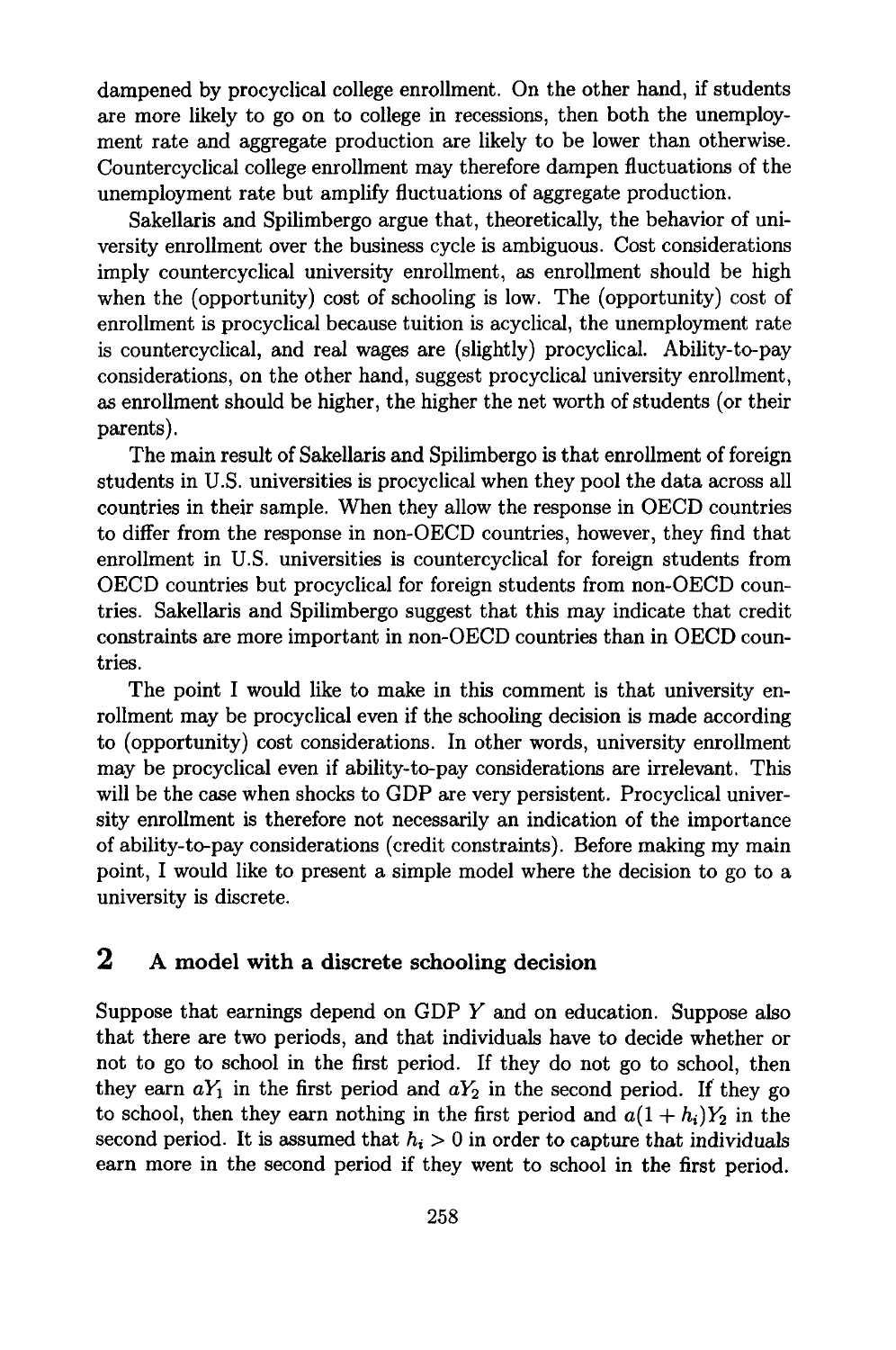Furthermore, it is also assumed that  $h_i$  varies across individuals i to capture heterogeneity. Finally, suppose also that capital markets are perfect and that individuals can save and borrow at gross interest rate r.

Who will decide to go to school in the first period and who will work instead? The answer is that all individuals i with a return to schooling  $R_i$ ,

$$
R_i = h_i Y_2/Y_1,
$$

greater than the gross interest rate  $r$  will go to school. Individuals with returns to schooling below the gross interest rate will work in the first period, and individuals with  $R_i = r$  are indifferent between school and work in the first period.

The result that all individuals i with

$$
R_i > r
$$

go to school in the first period immediately yields that the number of individuals going to school increases with the growth-rate of GDP  $q$ ,

$$
g = Y_2/Y_1 - 1.
$$

In particular, holding GDP in the second period constant, the number of people going to school in the first period is higher the *lower* is GDP in the first period. In other words, a "temporary" decrease of GDP will increase the number of people going to school. This reflects opportunity-cost considerations of the schooling decision. The lower first-period GDP, the lower foregone earnings of individuals who go to school, and the higher the return to schooling.

The model so far assumes that individuals know with certainty what GDP in the second period will be. This is why a "temporary" decrease in GDP--interpreted as a business-cycle downturn--translates into higher school enrollment. More generally, individuals will have to form expectations about second period GDP. These expectations will depend on the stochastic process of GDP and on current (and possibly past) GDP. The next section deals with the issue of how expectations are formed.

# **3 The opportunity-cost argument revisited**

Let me first assume that GDP follows a level-stationary, first-order autoregressive stochastic process:

$$
lnY_t = \theta lnY_{t-1} + u_t
$$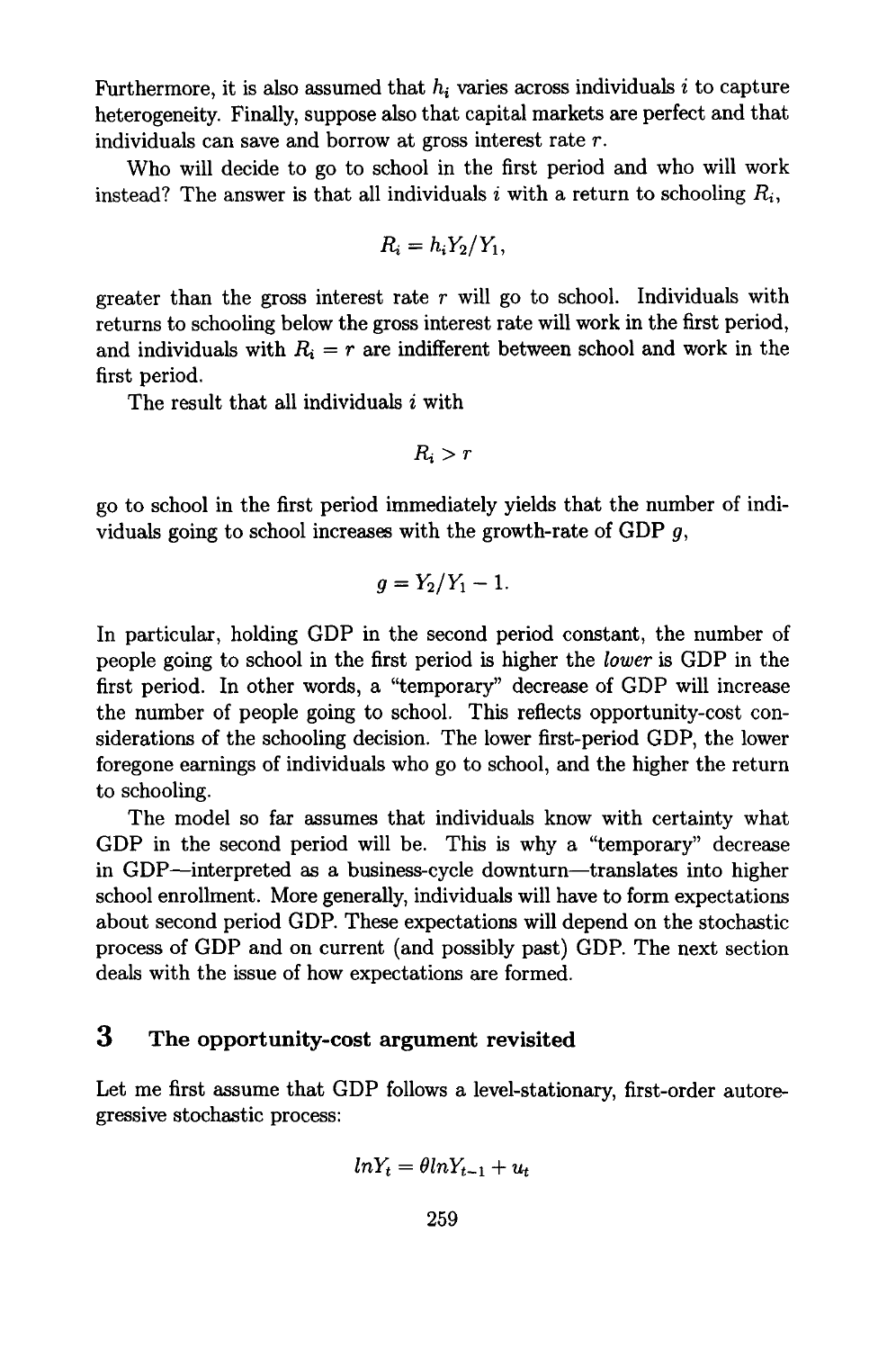where  $E_{t-1}u_t = 0$  and  $0 < \theta < 1$ . In this case, at time  $t-1$ , the expected growth rate of GDP between period  $t-1$  and t is approximately equal (for small growth rates) to

$$
E_{t-1}g_t = E_{t-1}ln(Y_t/Y_{t-1}) = -(1-\theta)lnY_{t-1}.
$$

Hence, the expected growth rate is higher, the lower current GDP. The reason is that GDP has a tendency to revert to the mean in this case. This tendency implies that an unexpected business-cycle downturn increases the expected growth rate of GDP. The model in the previous section illustrates that the business-cycle downturn, and the resulting increase in the expected growth rate, may translate into a higher expected return to schooling and therefore higher school enrollment. This is the opportunity-cost argument in a model with uncertainty about future GDP when GDP has a tendency to revert to its mean.

However, many contemporary business-cycle papers find that shocks to GDP are very persistent and that GDP is therefore better described by a difference-stationary stochastic process than by a level-stationary stochastic process (around a deterministic trend). Sakellaris and Spilimbergo follow this approach. It is therefore interesting to see how expected GDP growth is determined in this case.

Suppose that the stochastic process for GDP is

$$
\Delta ln Y_t = \theta \Delta ln Y_{t-1} + u_t
$$

where  $E_{t-1}u_t = 0$  and  $0 < \theta < 1$ . In this case, at time  $t-1$ , the expected growth rate of GDP between period  $t-1$  and t is approximately equal (again for small growth rates) to

$$
E_{t-1}g_t = E_{t-1}ln(Y_t/Y_{t-1}) = \theta E_{t-1}ln(Y_{t-1}/Y_{t-2}).
$$

The expected future growth rate of GDP is therefore increasing in the past growth rate of GDP. An unexpected business-cycle downturn will therefore decrease the expected growth rate of GDP. The model in the previous section illustrates that the unexpected business-cycle downturn, and the resulting decrease in the expected growth rate, may translate into a lower expected return to schooling and therefore lower school enrollment. Analogously, an unexpected business-cycle upturn will translate into more school enrollment. Opportunity-cost considerations may therefore imply that school enrollment is procyclical if GDP is difference-stationary instead of level-stationary. This is the reason why procyclical school enrollment does not necessarily indicate that ability-to-pay considerations (credit constraints) dominate over opportunity-cost considerations.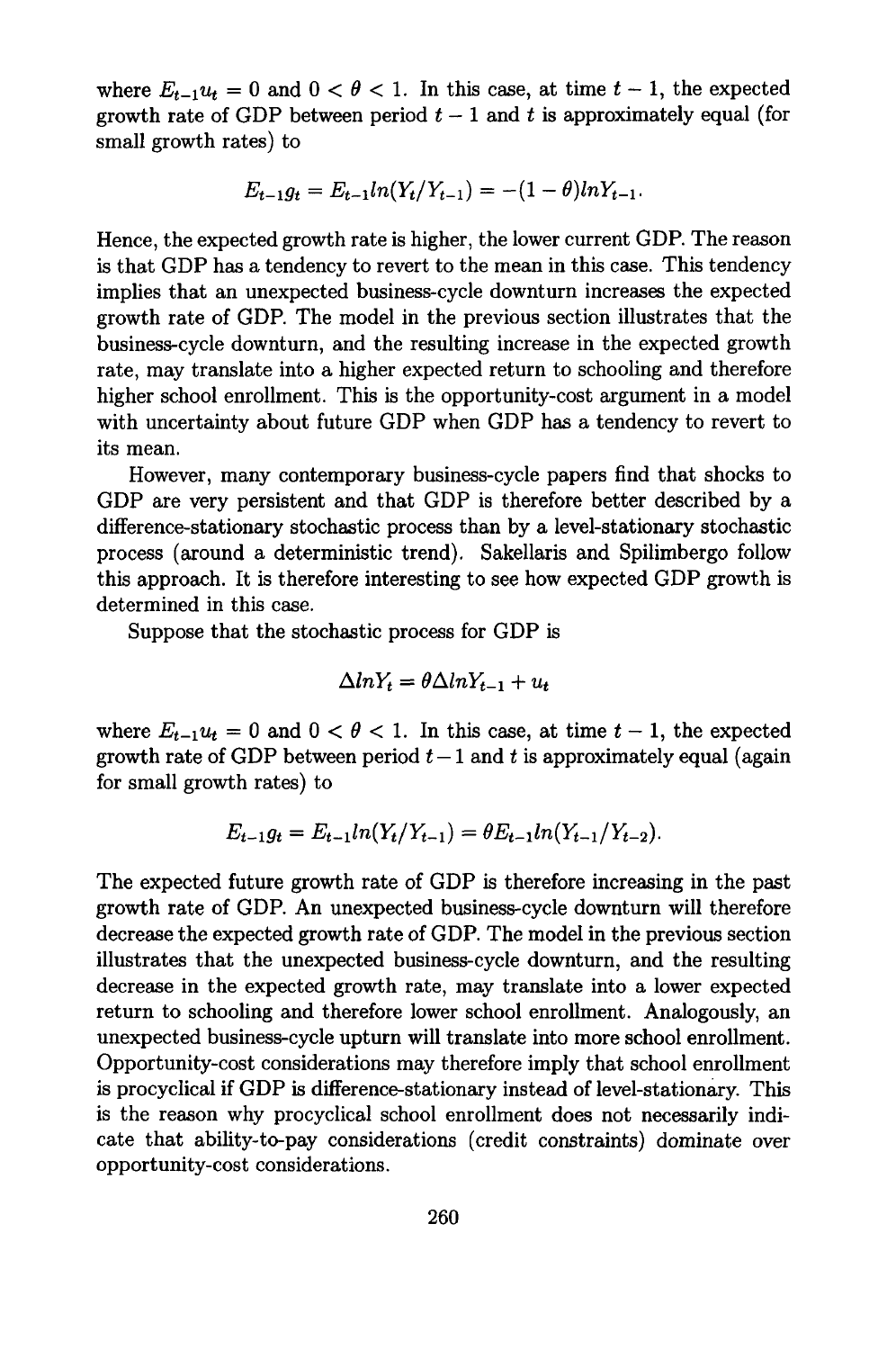These results imply that there are different explanations for why university enrollment may be procyclical in one country and countercyclical in another. First, GDP fluctuations may be level-stationary in both countries but ability-to-pay considerations may be more important in the country with procyclical university enrollment than in the other. Second, ability-to-pay considerations may be irrelevant in both countries, but GDP fluctuations may be difference-stationary in the country with procyclical university enrollment and level-stationary (around a deterministic trend) in the other country.

#### 4 Other **issues**

Procyclical scholarships are another, obvious and probably less important, reason why private cost considerations alone imply that the enrollment of foreign students in U.S. universities may depend positively on the business cycle in the country where students come from. To see why, consider the model of schooling developed above and suppose that students receive a scholarship G if they go to school in the first period. The *private* return to schooling will in this case be equal to

$$
R_i = ah_i Y_2/(aY_1 - G).
$$

It seems likely that scholarships in the countries students come from are more readily available in booms than in recessions. A simple way of capturing procyclical scholarships in the model of schooling developed above is by assuming that G is an decreasing function of  $Y_1$ . If the positive effect of income on scholarships is strong enough, then a "temporary" decrease in GDP---modeled as a decrease in  $Y_1$  holding  $Y_2$  constant---may decrease the return to schooling and hence school enrollment. This will be the case whenever

$$
aY_1-G(Y_1)
$$

is a decreasing function of  $Y_1$ . Thus, university enrollment may be procyclical although prospective students are not credit-constraint.

### 5 Conclusions

Suppose that GDP is level-stationary and that GDP this year is unexpectedly low. Then the expectation of the future growth rate of GDP will be revised upwards. In other words, the fact that current GDP is lower than previously expected implies that current GDP relative to expected future GDP is also lower than previously expected. People who make the decision of attending a university according to opportunity-cost considerations will therefore find that the opportunity cost of university attendance this year is relatively lower